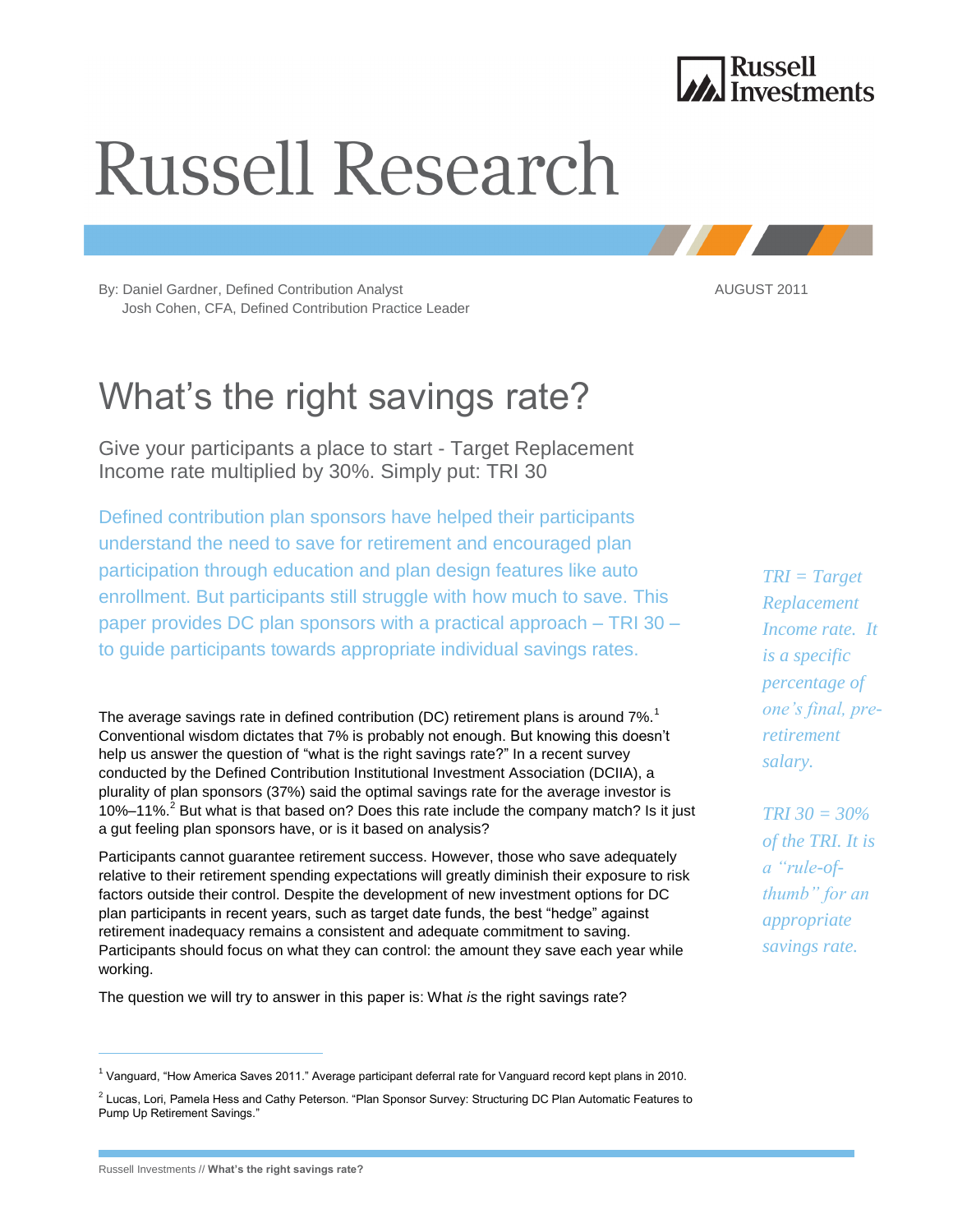This is a difficult question, given that the answer differs for each individual participant. However, by exploring two distinct but related questions, we can provide a more structured framework for finding the answer. This framework will help plan sponsors better answer the question "are my participants saving enough?" and take appropriate steps, via plan design, to improve participant behavior.

#### **Question (1): How much should participants save for a high chance of achieving their desired replacement rate, or "TRI "?<sup>3</sup>**

"Replacement rate" means a percentage of one's final, pre-retirement salary. For example, a replacement rate of 60% would mean \$60,000 annually for someone who makes \$100,000 in the year before retirement. It turns out that for a given desired replacement rate, or TRI, generating a ballpark estimate of how much to save is fairly straightforward. Specifically, Russell's research has yielded several rules of thumb that tell us what a given participant should save each year for a high chance of success. The "base case" for these rules of thumb, which applies to a new retirement saver, is called the "TRI 30" approach – whereby saving 30% of the TRI each year, including any employer contribution, leads to about a 90% probability of reaching the TRI.<sup>4</sup>

#### **Question (2): What TRI is sufficient to fund one's retirement?**

While this number is different for every individual, there is some interesting research that looks into answering this question for different income groups. We will highlight some of what we have found.

Once a plan sponsor understands TRI 30 and has established a TRI for a "typical" participant, that sponsor can begin embedding this knowledge directly in the plan's design.

#### **THE ANSWER TO QUESTION (1) – HOW DO YOU DETERMINE THE RIGHT SAVINGS RATE TO ACHIEVE THE TRI?**

We simulated retirement outcomes in terms of income replacement rates for several hypothetical participants contributing at different rates, ranging from 2% to 20% each year (including any company match), throughout their careers.<sup>5</sup> The asset allocation for the participants was based on the Morningstar Lifetime Allocation Moderate Index.<sup>6</sup> In Exhibit 1, we graphed the participants' chances of meeting a 40% replacement rate (blue line) as well as a 60% replacement rate (gray line) from the defined contribution plan.

*…the best "hedge" against retirement inadequacy remains a consistent and adequate commitment to saving.*

 $3$  Many thanks to Russell colleague Brandy Swift for suggesting a similar acronym.

 $4$  We define success in meeting that goal as purchasing a nominal fixed annuity that provides the desired income replacement. We choose this method because it mitigates longevity risk, simplifying the "how much is enough?" question.

<sup>&</sup>lt;sup>5</sup> Salary growth rate, length of career, etc., are the "default" inputs outlined in Russell's target date methodology paper, "Russell's approach to target-date funds: Building a simple and powerful solution to retirement saving," by Grant Gardner, Ph.D. and Yuan-An Fan, Ph.D., 2006 (revised 2011).

 $6$  Use of this input is not intended to be an endorsement of the Morningstar product. Rather, we want to focus on the *savings rate*, not the asset allocation, so we thought it sensible to use popular "benchmark" target date fund glide path.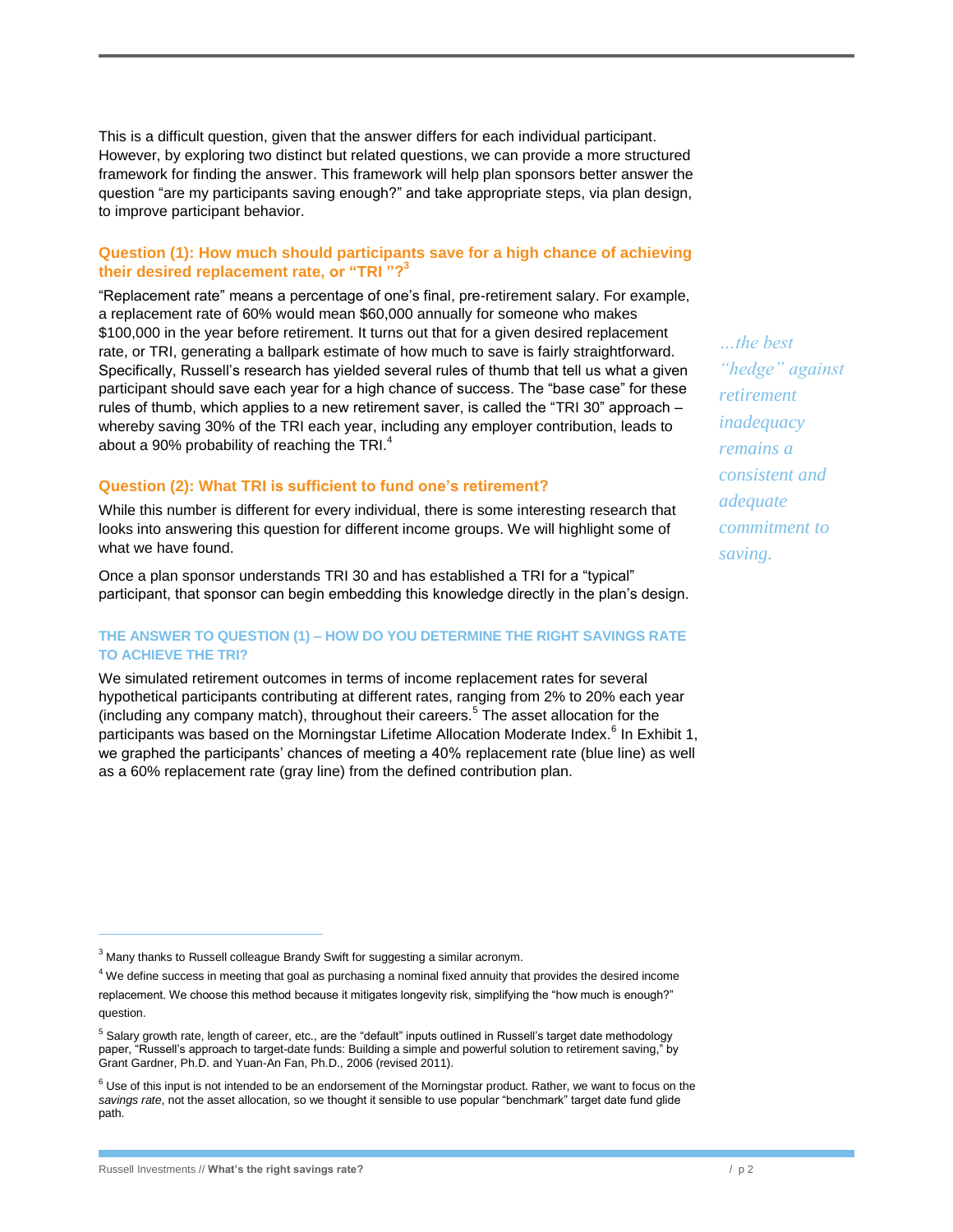



Source: Russell Investments, Morningstar. See Appendix for return and asset allocation assumptions.

Our analysis reveals that a savings rate of at least 12% will offer a very high probability (90% chance) of meeting the 40% replacement rate. Similarly, a savings rate of at least 18% will offer a very high probability of success for a 60% replacement rate.

Interestingly, both the 12% and 18% savings rates are 30% of the desired replacement rate. (Keep in mind that the rule is based on very specific assumptions – in this case, a 40-year savings horizon.) **This is a key insight: the amount the plan participant needs to save for retirement is a direct function of her TRI – in this case, 30% of that TRI, including the employer contribution.** Describing a participant's retirement savings rate in terms of their TRI can greatly simplify the retirement savings puzzle. This is the basis of the TRI 30 approach.

TRI 30 allows us to find a good savings rate, not just for a 40% or 60% TRI, but for any TRI. Here are two quick examples of the math behind TRI 30:

If TRI =  $30\%$  of pre-retirement income:

TRI 30 = 30% \* 30% = 9% savings rate (participant and sponsor total)

If TRI =  $55\%$  of pre-retirement income:

TRI 30 = 55% \* 30% = 16.5% savings rate (participant and sponsor total)

*Describing a participant's retirement savings rate in terms of their TRI can greatly simplify the retirement savings puzzle. This is the basis of the TRI 30 approach.*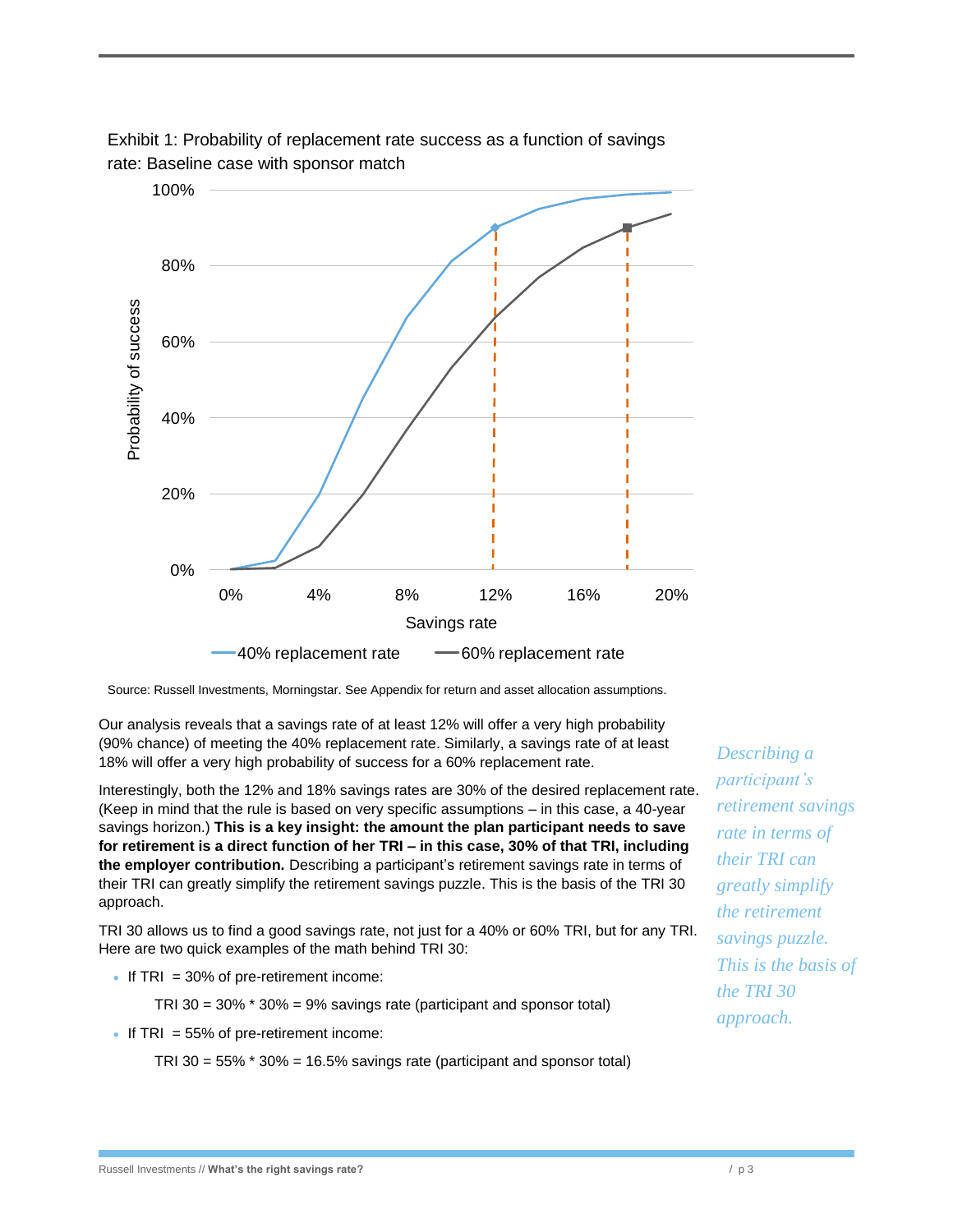#### **What about participants who do not fit the basic assumptions? What should they save?**

That largely depends on the given participant's age and accumulated savings. Participants who wait to save likely will need to save more than participants who get started early.

Through our research, Russell has developed a solid understanding of the five key factors that influence the "savings rate question" for an individual. Factors that should be considered include a participant's:

- 1. Current age
- 2. Retirement age
- 3. Salary
- 4. Accumulated savings
- 5. **TRI**

#### **Two hypothetical case studies**

Here we present two hypothetical case studies and show how our research applies to each case.

#### **CASE STUDY 1: MAYA, 35 YEARS OLD, \$50,000 SALARY**

After years of spending a bit beyond her means, Maya has paid down her debt and is ready to begin saving for retirement. She plans to work for 30 more years, and will invest according to the last 30 years of the Morningstar index mentioned earlier. Our initial analysis suggests that she can follow a TRI 30 approach to saving each year and feel good about her retirement. In this case, however, Maya should consider saving even more. Per Exhibit 2, if her TRI is 40%, she should be saving 16.8% of her earnings, including any employer contributions, each year. This is a high target, but will help to solidify her ability to afford her desired lifestyle over a long retirement period.

Exhibit 2: Case study 1 – suggested savings rates for a 90% chance of reaching the TRI; 35-year-old participant with \$50,000 salary (Maya's savings rate in **bold**)

|                        | <b>TRI</b> |         |         |       |  |  |
|------------------------|------------|---------|---------|-------|--|--|
| <b>Current balance</b> | <b>20%</b> | 40%     | 60%     | 80%   |  |  |
| \$0                    | 8.4%       | 16.8%   | 25.2%   | 33.6% |  |  |
| \$50,000               | 5.3%       | 13.7%   | 22.1%   | 30.5% |  |  |
| \$100,000              | 2.2%       | 10.6%   | 19.0%   | 27.4% |  |  |
| \$150,000              | $0.0\%$    | 7.5%    | 15.9%   | 24.3% |  |  |
| \$200,000              | $0.0\%$    | $4.4\%$ | 12.8%   | 21.2% |  |  |
| \$250,000              | $0.0\%$    | 1.4%    | 9.8%    | 18.2% |  |  |
| \$300,000              | $0.0\%$    | $0.0\%$ | 6.7%    | 15.1% |  |  |
| \$350,000              | $0.0\%$    | $0.0\%$ | 3.6%    | 12.0% |  |  |
| \$400,000              | $0.0\%$    | $0.0\%$ | 0.5%    | 8.9%  |  |  |
| \$450,000              | $0.0\%$    | $0.0\%$ | $0.0\%$ | 5.8%  |  |  |
| \$500,000              | $0.0\%$    | $0.0\%$ | $0.0\%$ | 2.7%  |  |  |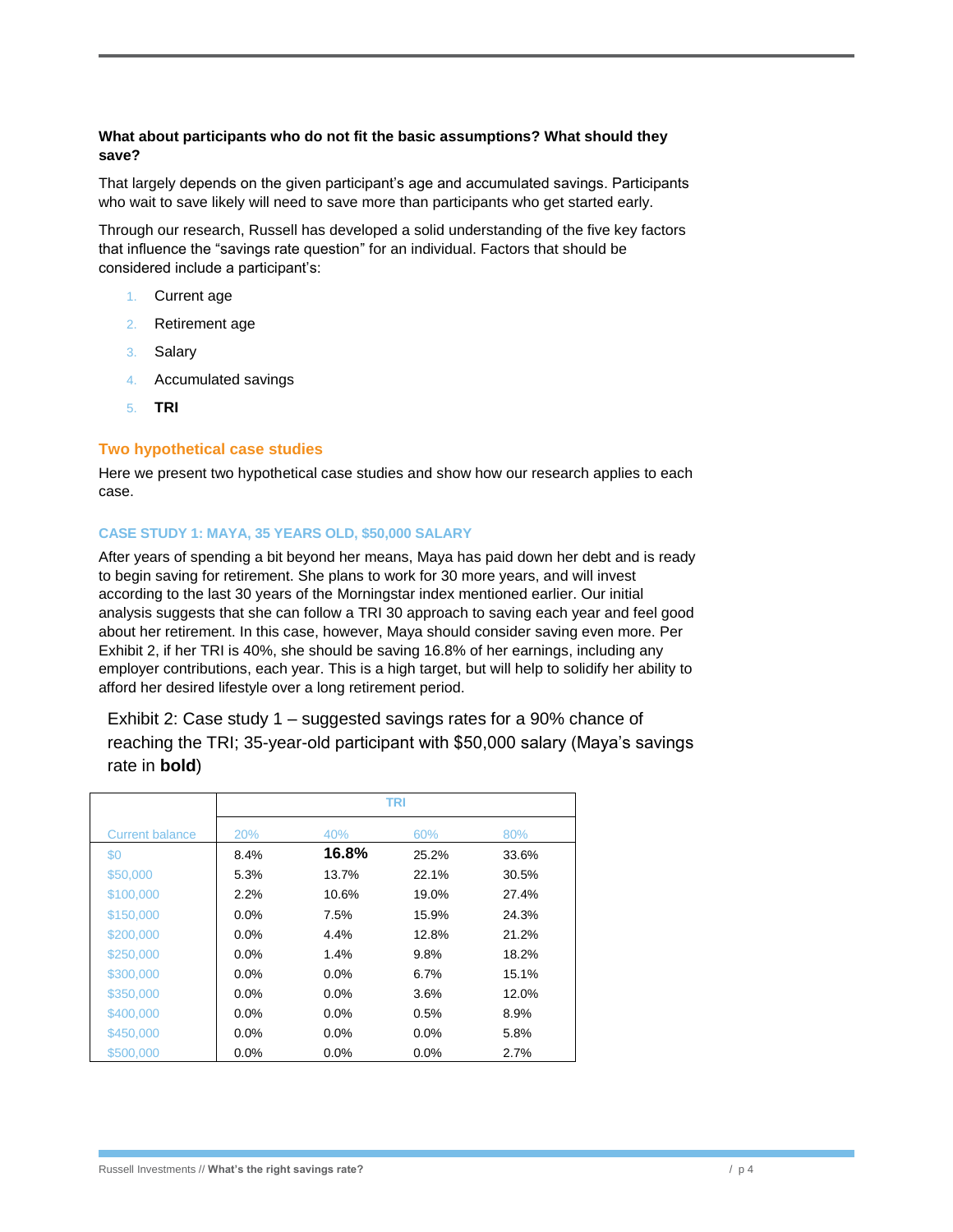#### **CASE STUDY 2: RANDY, 45 YEARS OLD, \$100,000 SALARY**

Randy decides to take out a hardship withdrawal from his DC plan to buy a house for his family, reducing his balance to \$100,000. Fortunately for Randy, he works for a company where he has a DB plan, so he does not need too much from the DC plan. He plans to work for 20 more years, and will invest according to the last 20 years of the Morningstar index. If Randy's TRI is 20%, he should consider an 8.6% savings rate, including the employer contribution, in order to be confident that he'll meet his TRI of 20%.

Exhibit 3: Case study 2 – suggested savings rates for a 90% chance of reaching the TRI; 45-year-old participant with \$100,000 salary (Randy's savings rate in **bold**)

|                        | <b>TRI</b> |       |       |       |  |  |
|------------------------|------------|-------|-------|-------|--|--|
| <b>Current balance</b> | <b>20%</b> | 40%   | 60%   | 80%   |  |  |
| \$0                    | 13.3%      | 26.6% | 39.9% | 53.2% |  |  |
| \$50,000               | 11.0%      | 24.3% | 37.6% | 50.9% |  |  |
| \$100,000              | $8.6\%$    | 21.9% | 35.2% | 48.5% |  |  |
| \$150,000              | 6.3%       | 19.6% | 32.9% | 46.2% |  |  |
| \$200,000              | $3.9\%$    | 17.2% | 30.5% | 43.8% |  |  |
| \$250,000              | 1.6%       | 14.9% | 28.2% | 41.5% |  |  |
| \$300,000              | $0.0\%$    | 12.6% | 25.9% | 39.2% |  |  |
| \$350,000              | $0.0\%$    | 10.2% | 23.5% | 36.8% |  |  |
| \$400,000              | $0.0\%$    | 7.9%  | 21.2% | 34.5% |  |  |
| \$450,000              | $0.0\%$    | 5.5%  | 18.8% | 32.1% |  |  |
| \$500,000              | $0.0\%$    | 3.2%  | 16.5% | 29.8% |  |  |

#### **Isn't adopting this approach asking a lot of participants?**

We know that the savings rate implied by the TRI 30 could be quite high – for example, in the case of a 60% TRI, it is 18%. Saving this much may be a lot to ask of the participant and the sponsor.

However, we also know that participants can and will "kick the can down the road" when it comes to saving for retirement. Further,  $401(k)$  plans can be prone to leakage<sup>7</sup>, particularly when a participant changes jobs. Is it better for participants to think that they are saving enough and risk a very unpleasant surprise at retirement? Or should we keep expectations realistic, and let participants know that the task at hand is difficult? DC participants will certainly save more, and be better prepared for retirement, if sponsors educate themselves and teach participants about the importance of robust savings rates.<sup>8</sup>

For these reasons and others, we feel it is best to aim high.

#### **ADDRESSING QUESTION (2) – WHAT TRI WILL BE SUFFICIENT IN RETIREMENT?**

Now that we have a framework for determining a savings rate goal, the natural follow-on question is: how does one determine the correct TRI in the first place?

*DC participants will certainly save more, and be better prepared for retirement, if sponsors educate themselves and teach participants about the importance of robust savings rates.*

 $\overline{a}$ 

 $^7$  Leakage refers to money coming out of DC plans due to cash-outs, hardship withdrawals and loan defaults, may include repaid loans and non-hardship withdrawals.

 $8$  Current limits to contribution amounts prevent many high-income participants from being able to save enough in the DC plan. These participants should look to invest in a supplemental, out-of-plan account, e.g. an IRA.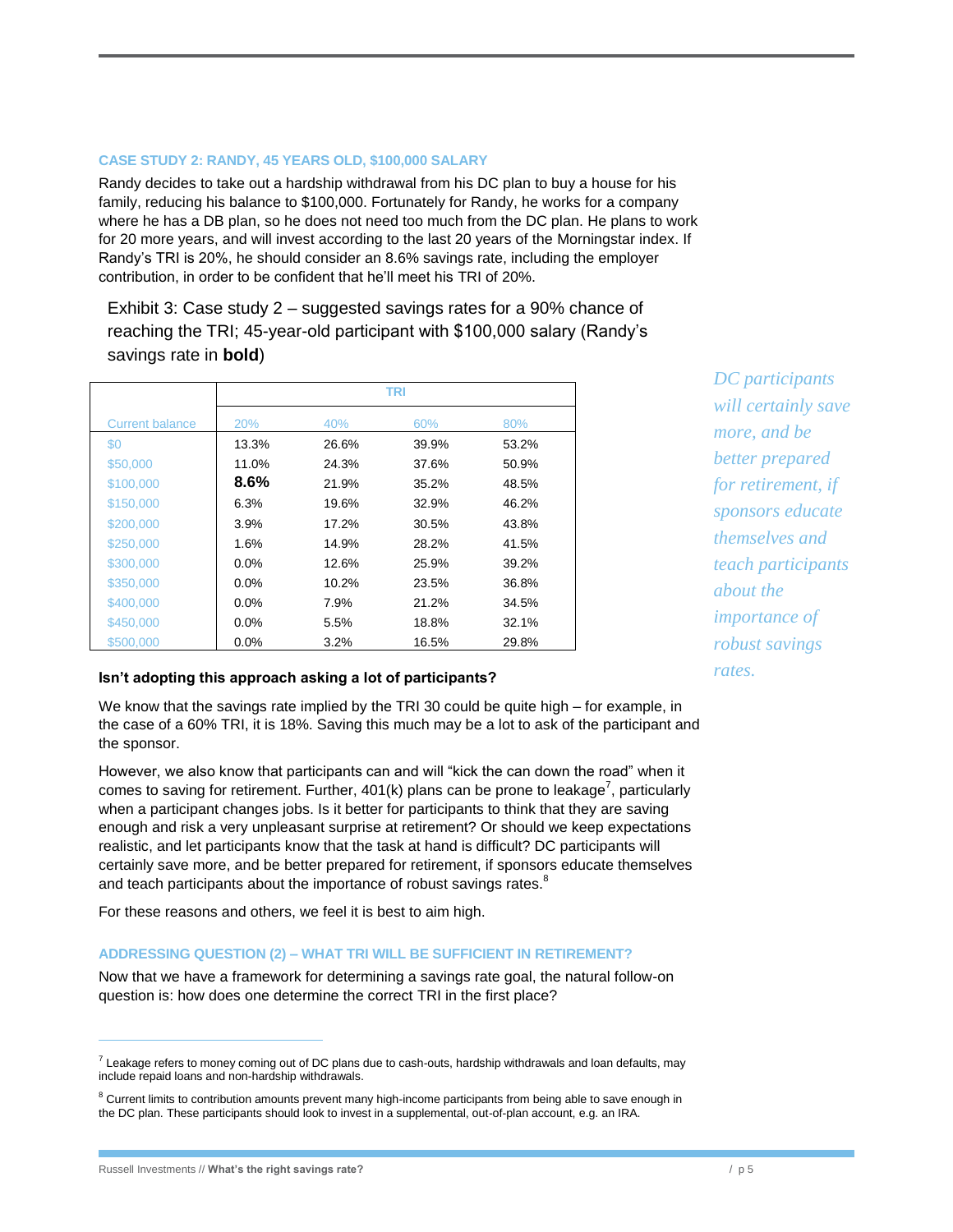An often-cited replacement rate study by AON Consulting and Georgia State University<sup>9</sup> provides some conventional analysis on how to determine the correct TRI. For example, the study suggests that someone with a pre-retirement income of \$90,000 needs a total replacement rate of 78% to maintain a similar standard of living in retirement. Because 36% will come from Social Security, another 42% will need to come from savings, and thus a TRI of 42%. In contrast, someone with a pre-retirement income of \$50,000 needs a similar but slightly higher total replacement rate, 81%. Because Social Security replaces a greater percentage of lower-paid workers' pre-retirement incomes, – in this case, 51% – the study would suggest that the TRI for this individual is 30%.

However, many factors can influence what the goal should be. The numbers quoted above are the baseline case in a report that analyzes dozens of scenarios. In addition, there are other studies, including research from the Employee Benefit Research Institute, that cite different key factors.<sup>10</sup> Based on the available research, we've developed four key insights regarding considerations for determining an individual's TRI:

#### **1. Retirement is very expensive.**

For a 90% chance of retirement adequacy – meeting health care expenses and basic living expenses through retirement – a participant at the point of retirement likely needs a nest egg of at least  $$500,000.<sup>11</sup>$ 

#### **2. There is no single number that can guarantee retirement adequacy.**

The volatility of retirement risks (e.g., investment returns, longevity and health care) makes planning for retirement very difficult. Many retirement planning tools do not account for this volatility, which exacerbates the problem. For example, over a 20-year period, the average annual return on stocks could realistically be anywhere between zero and 17%.<sup>12</sup>

#### **3. The volatility of health care expenses is a primary driver of retirement adequacy heartburn.**

This comes in large part from unanticipated long-term care expenses. The average cost of a room in a nursing home is over \$70,000 annually.<sup>13</sup> Medicare and private health insurance generally do not cover long-term care. Medicaid may provide relief, but only for someone who has very little wealth, as Medicaid is means-tested. Long-term care insurance is a private market alternative, but it tends to be very expensive.

<sup>&</sup>lt;sup>9</sup> AON Consulting's 2008 Replacement Ratio Study<sup>™</sup>: A Measurement Tool for Retirement Planning.

<sup>&</sup>lt;sup>10</sup> VanDerHei, Jack. EBRI Issue Brief No. 297, "Measuring Retirement Adequacy: Calculating Realistic Income Replacement Rates," September 2006. Park, Youngkyun. EBRI Issue Brief No. 357, "Retirement Income Adequacy with Immediate and Longevity Annuities," May 2011.

<sup>&</sup>lt;sup>11</sup> From EBRI. Based on a 65-year-old single male retiree. Certainly, this number is not realistic for some, particularly low income participants. However, this segment of retirees may have lower Medicare expenses as well as access to Medicaid.

 $12$  Ezra, Don, Bob Collie and Matt Smith. The Retirement Plan Solution: The Reinvention of Defined Contribution. Wiley, 2009. p. 42

<sup>&</sup>lt;sup>13</sup> From Genworth 2011 Cost of Care Survey, published April 2011.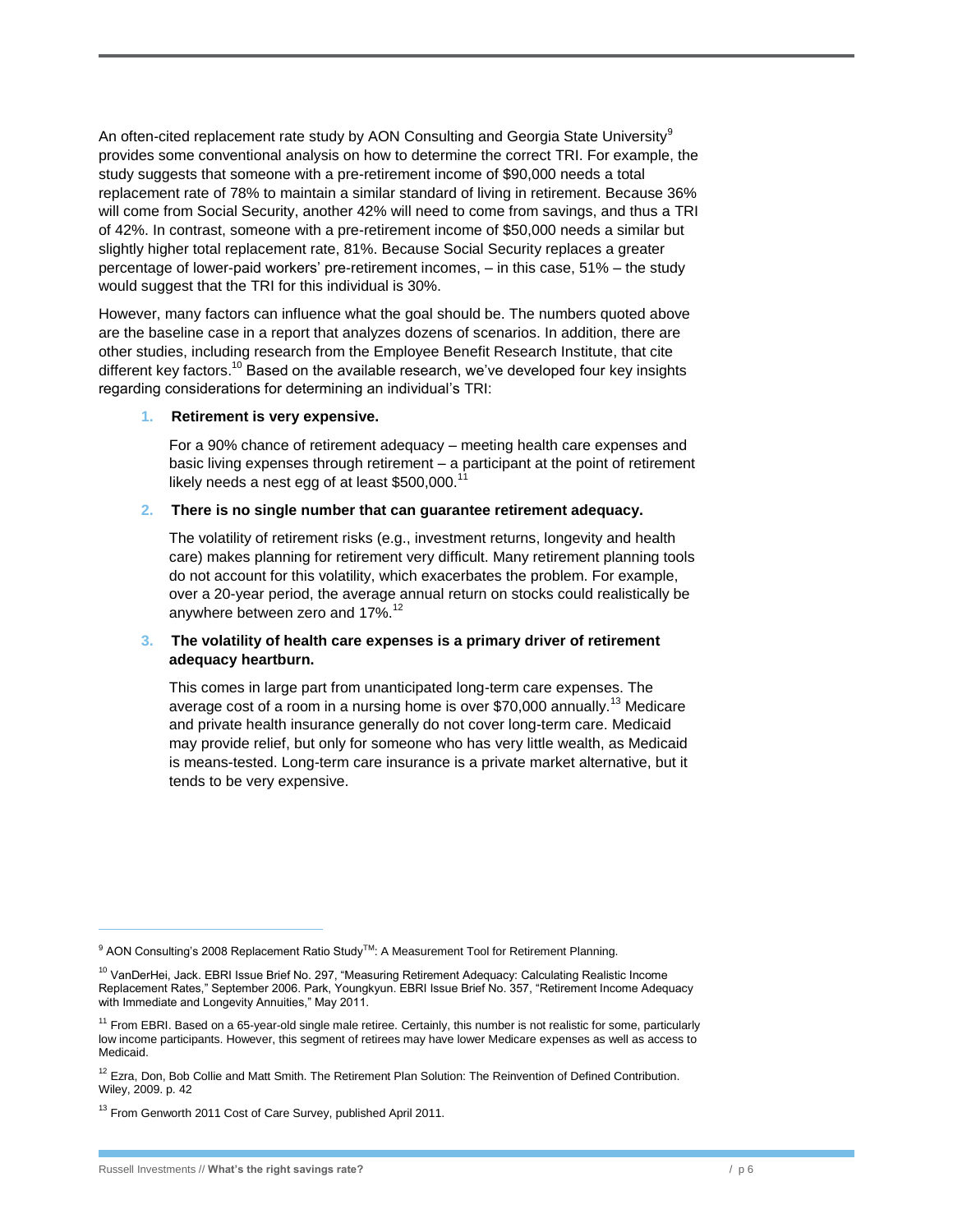#### **4. Low to moderate income participants face an uphill battle in saving for retirement***.*

Lower income participants will receive a relatively more generous Social Security benefit and have to pay relatively fewer taxes in retirement (this is clear from the AON study). However, low to moderate income participants tend to have proportionately higher day-to-day expenses than higher income participants, which makes saving for retirement more difficult. Further, despite the progressive nature of Medicare,<sup>14</sup> health care expenses may not be linked to income levels, primarily due to long-term care needs. Higher income participants, with more assets and savings, will likely be better prepared to spend five figures annually on assisted living expenses in retirement than will lower income participants.

So, it is clear that coming up with a TRI is not as simple as looking it up in a single table. However, that doesn't mean we should just throw our hands in the air and ignore this issue. It is important for DC plan sponsors to combine the known research in the field with knowledge of their employees and specific total benefits programs to set TRI ranges for their participants.

#### **How to use TRI 30 and plan design features to improve participant outcomes**

Once a sponsor has decided on a reasonable TRI range for plan participants and understands the TRI 30 method to saving, the next step is to embed that knowledge in the plan's design through the company match and auto-features.

Actions 1 and 2 in our recent paper "11 for 2011: 11 Actions Designed to Improve Your Defined Contribution Plans in 2011" relate to re-evaluating the plan's matching formula and automatic features. Both the match rate and the default contribution rate send a signal to participants about how much to save, and have a material impact on their behaviors. The match can be structured to encourage participants to save more, but without impacting the company's bottom line. Further, research from EBRI and the Defined Contribution Institutional Investment Association indicates that more aggressive implementation of autofeatures can bolster retirement readiness.<sup>15</sup> So, sponsors need to approach these aspects of plan design in a thoughtful manner.

#### **IMPACT OF TRI 30 ON THE MATCH FORMULA**

Suppose a sponsor decides that a 50% TRI is appropriate for the "typical" plan participant. Per TRI 30, the sponsor could then conclude that a 15% savings rate, including the sponsoring organization's contribution, is a good goal for participants. This sponsor is willing to contribute at most 5% of pay to the DC plan. Traditionally, the match would be dollar for dollar on the first 5%. Instead, here's one possible alternative:

- $\bullet$  75% match on the first 5% (total contribution =  $5\% + 0.75*5\% = 8.75\%)$
- 25% match on the next 5% (total contribution = 8.75% + 5% + 0.25\*5% = **15%**)

This match would implicitly encourage a higher savings rate than a more traditional match and not change the company's contribution budget. A participant who maximized the match would be saving the full 15%. However, this match policy still significantly helps those participants who can't afford to save the 10% required for the full company match.

*…the next step is to imbed that knowledge into the plan's design through the company match and auto-features.*

*Both the match rate and the default contribution rate send a signal to participants about how much to save, and have a material impact on participants' behavior.*

<sup>&</sup>lt;sup>14</sup> Steuerle, C. Eugene; Carasso, Adam (1 October 2004). The USA Today Lifetime Social Security and Medicare Benefits Calculator: Assumptions and Methods. Urban Institute. [http://www.urban.org/publications/900746.html.](http://www.urban.org/publications/900746.html)

<sup>15</sup> Source: Jack VanDerhei and Lori Lucas, "The Impact of Auto-enrollment and Automatic Contribution Escalation on Retirement Income Adequacy." EBRI Issue Brief, No. 349, and DCIIA Research Report (November 2010).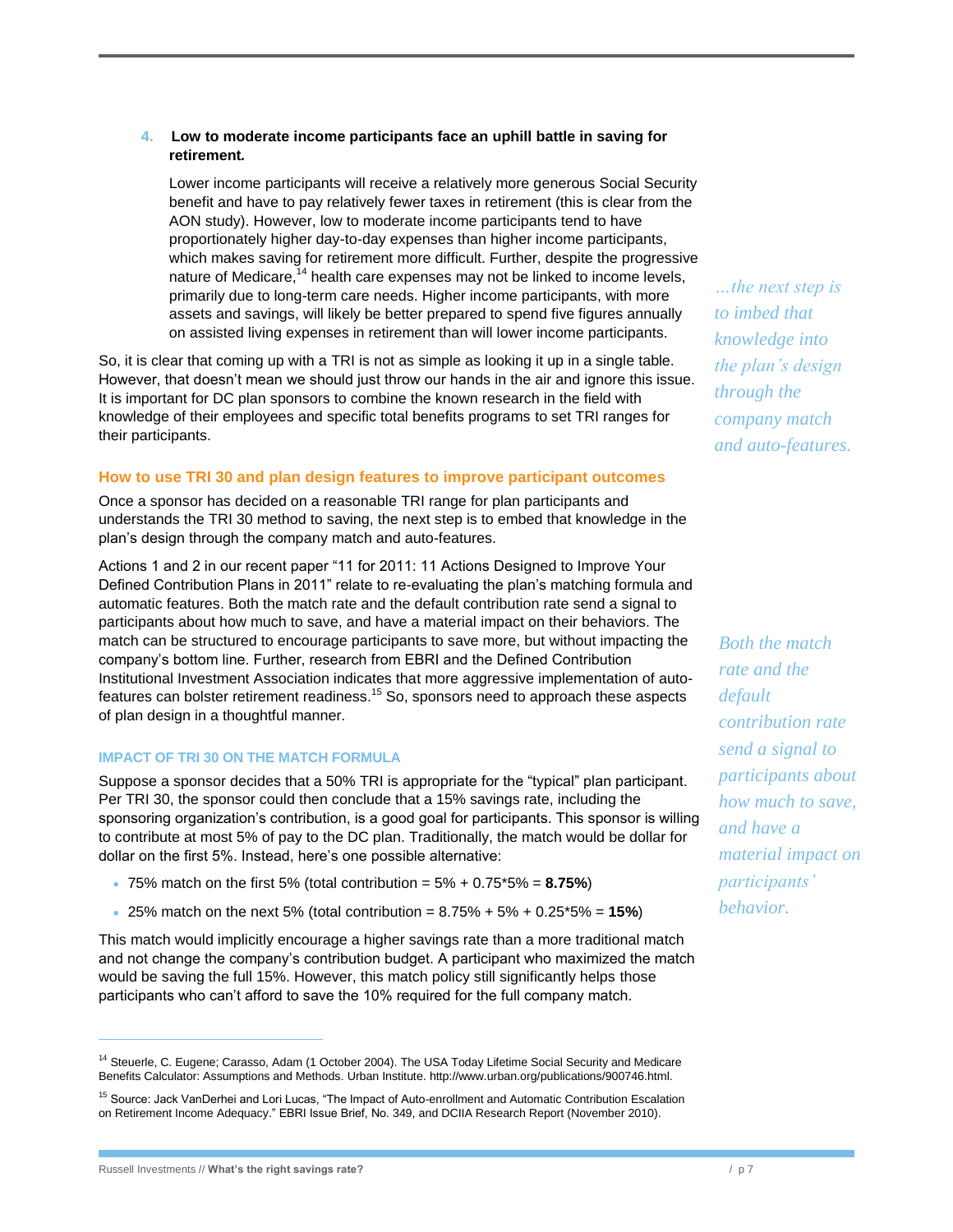#### **IMPACT OF TRI 30 ON THE DEFAULT CONTRIBUTION RATE**

To complement this alternative match formula, the sponsor could implement an autoenrollment and auto-contribution escalation policy to get participants all the way up to a 15% savings rate:

- 6% in year 1 (total contribution = **10%**)
- 2% increase in year 2 (total contribution = **12.5%**)
- 2% increase in year 3 (total contribution = **15%**)

#### **Summary**

The TRI 30 approach provides a framework that DC plan sponsors can use to help participants answer the question "what is the right savings rate?" We encourage you to take this information and put it into action:

- Conduct a comprehensive review of your plan's demographics to fully understand your "typical" participant and determine a TRI for your plan.
- Use that information to review your plan's features, such as match, auto enrollment, and auto escalation, and determine how you can best structure your plan to drive participants to save at the right level.
- Design a robust communications plan to help your participants better understand what they should be saving.

We understand that TRI 30 is not the answer for everyone, but a framework such as this can help plan sponsors have a smarter conversation about setting reasonable goals and designing a plan that better helps participants achieve retirement peace-of-mind.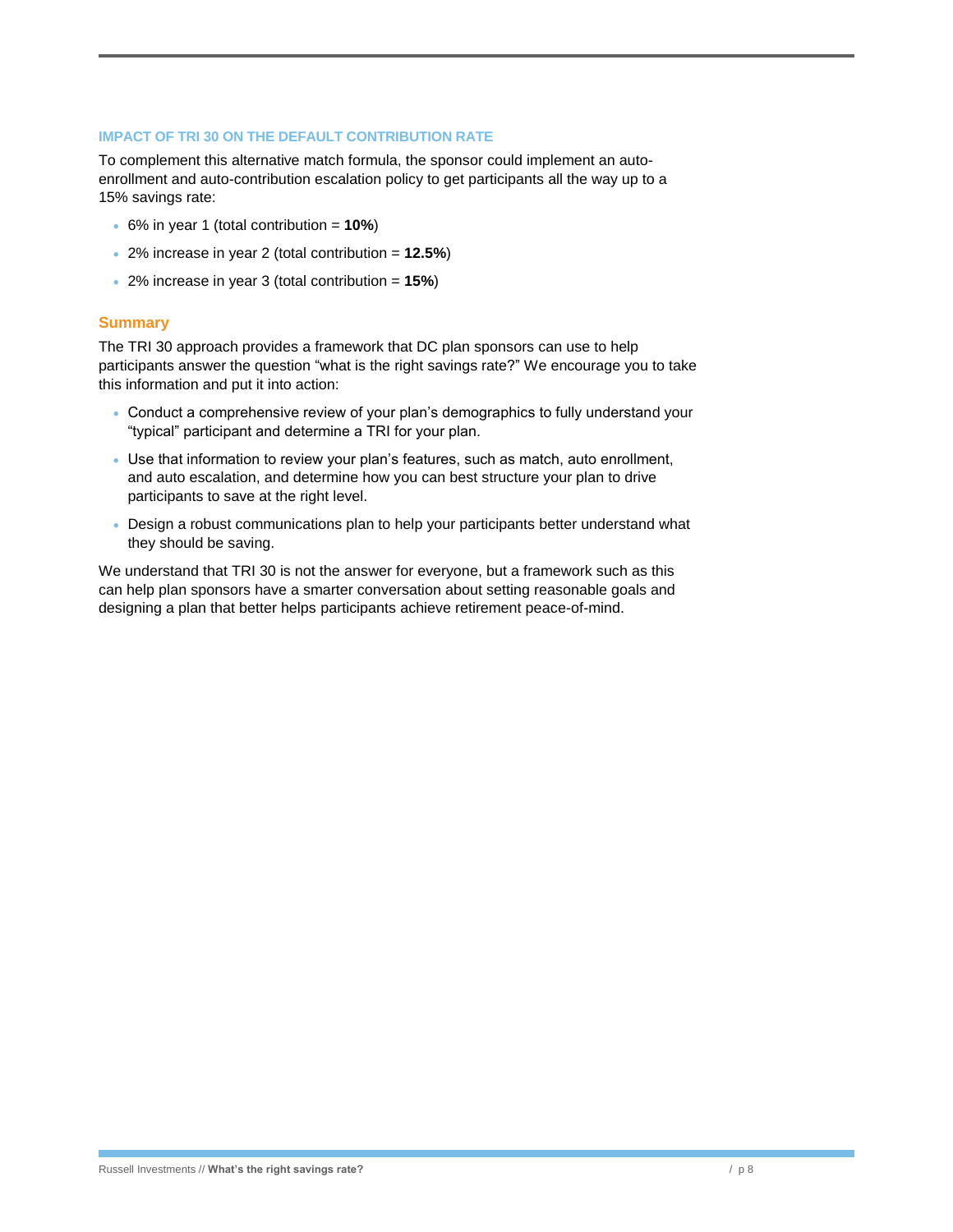### Appendix

#### Return correlation matrix for Exhibit 1

|                             |      |                   | <b>CORRELATION MATRIX</b>  |                              |                                  |                        |                      |             |                                          |
|-----------------------------|------|-------------------|----------------------------|------------------------------|----------------------------------|------------------------|----------------------|-------------|------------------------------------------|
| <b>Asset Class</b>          | Mean | <b>Volatility</b> | <b>US</b><br><b>Equity</b> | <b>EAFE</b><br><b>Equity</b> | <b>Emerging</b><br><b>Equity</b> | Global<br><b>REITS</b> | Core<br><b>Bonds</b> | <b>TIPS</b> | Short<br><b>Duration</b><br><b>Bonds</b> |
| <b>US Equity</b>            | 8.6% | 19.6%             | 1.00                       |                              |                                  |                        |                      |             |                                          |
| <b>EAFE Equity</b>          | 8.5% | 21.0%             | 0.80                       | 1.00                         |                                  |                        |                      |             |                                          |
| <b>Emerging Equity</b>      | 9.9% | 27.1%             | 0.69                       | 0.69                         | 1.00                             |                        |                      |             |                                          |
| <b>Global REITS</b>         | 8.4% | 22.4%             | 0.76                       | 0.80                         | 0.72                             | 1.00                   |                      |             |                                          |
| <b>Core Bonds</b>           | 5.0% | 5.8%              | 0.35                       | 0.29                         | 0.24                             | 0.30                   | 1.00                 |             |                                          |
| <b>TIPS</b>                 | 4.3% | 8.8%              | 0.34                       | 0.27                         | 0.24                             | 0.28                   | 0.77                 | 1.00        |                                          |
| <b>Short Duration Bonds</b> | 4.0% | 8.9%              | 0.33                       | 0.24                         | 0.23                             | 0.27                   | 0.82                 | 0.91        | 1.00                                     |

Source: Russell Investments. Analysis is based on 200,000 Monte Carlo simulations using March 2011 capital market assumptions.



Morningstar Lifetime Allocation glide path illustration for Exhibit 1

Source: Morningstar